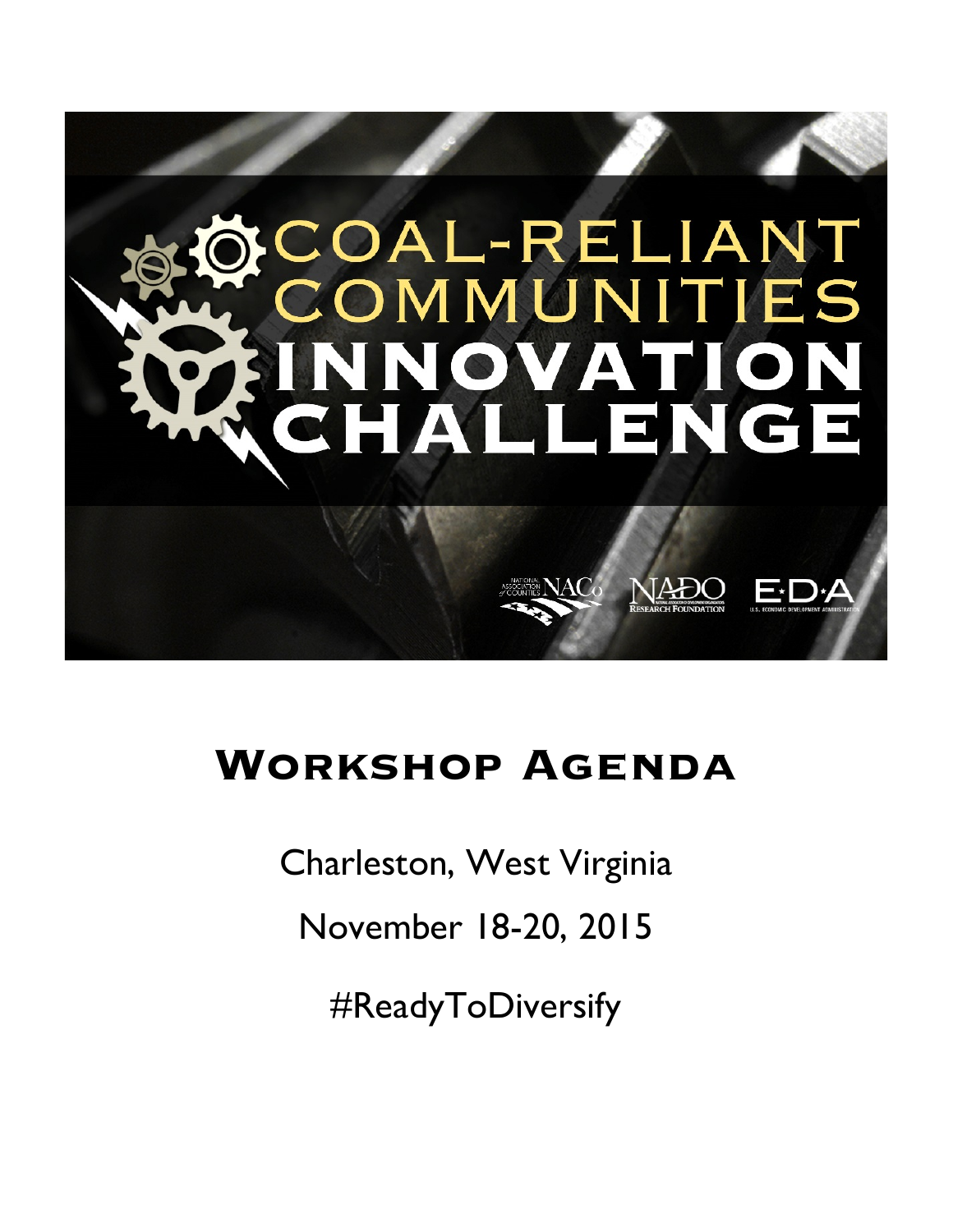## **WELCOME**

Welcome to the Innovation Challenge Workshop for Coal-Reliant Communities! The National Association of Counties (NACo) and the National Association of Development Organizations (NADO) Research Foundation, with support from the U.S. Economic Development Administration (EDA), are hosting this workshop to assist counties and regions that are experiencing economic challenges due to the contraction of the coal industry. Congratulations on a successful application, and thank you for taking the time to join us here in Charleston.

The aim of this workshop – the third of a series hosted in 2015 – is to support community leaders with creating economic diversification strategies that expand opportunities in your counties and regions. Each team will walk away from the workshop with a roadmap of implementable actions and a timeline to start pursuing once you get home.

NACo and the NADO Research Foundation are committed to providing you with resources to support your economic goals long term. That is why NACo and NADO, with support from EDA, have developed the *Resources for Transitioning Economies* website – a new resource portal containing information on economic diversification. The site features tools, reports, case studies and other resources produced by public, private and non-profit organizations, and can be accessed and used by any county, community or region seeking to diversify and strengthen its local economy. To access the site, please visit: www.DiversifyingEconomies.org. As this is a new resource and we will continue to enhance it, we welcome your requests, comments and additions!

Please join us in providing social media updates during the workshop! The official hashtag for the workshop is: #ReadyToDiversify. You can also follow along on Twitter with @NACoTweets, @NADOWeb and @US\_EDA.

Again, thank you for taking the time to travel to Charleston. We hope this workshop is beneficial to you and your community. Please be sure to complete the evaluation forms to help us improve our offerings, and please do not hesitate to share your feedback with NACo or NADO staff here at the event or after you return home.

## Workshop Location

Charleston Marriott Town Center 200 Lee Street, Charleston, WV 25301 304-345-6500

## **ATTIRE**

The attire for the workshop is business casual.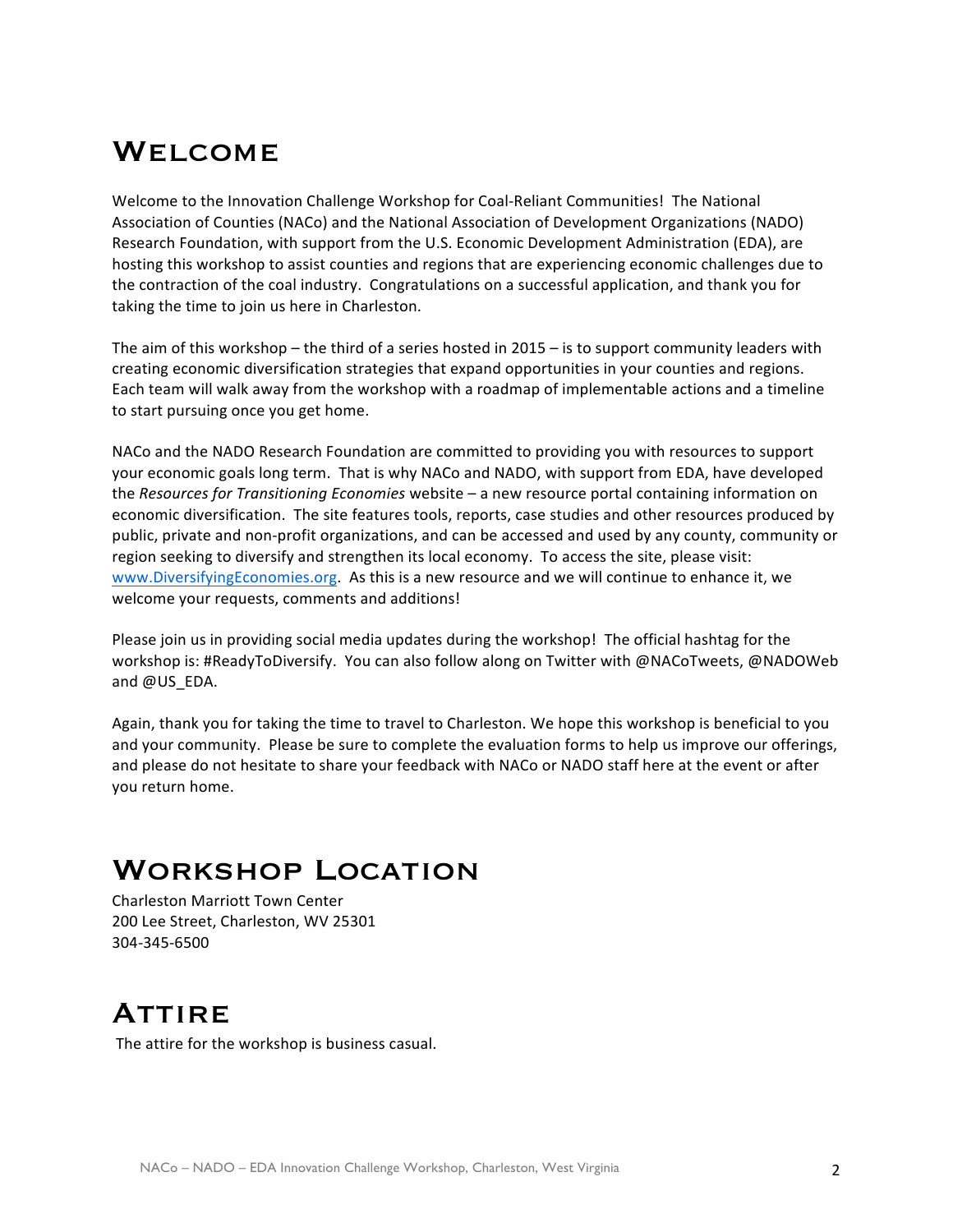# Event Participants



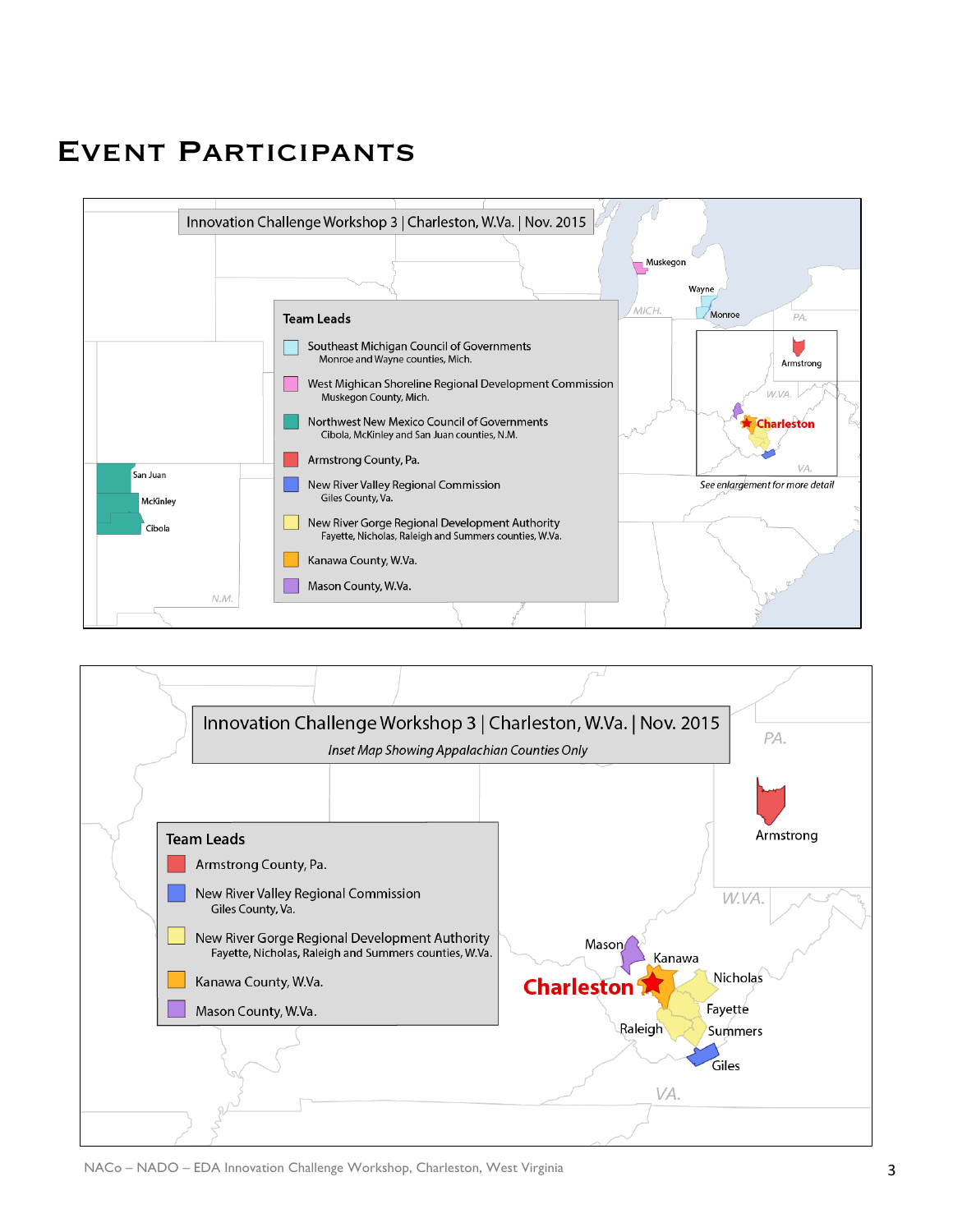## **AGENDA**

# Wednesday, Nov. 18, 2015: Day I - Framing the Issues

| $1:30 - 2:00$ p.m. | <b>Event Arrival and Registration</b>                                                                                                   |  |  |  |  |  |  |
|--------------------|-----------------------------------------------------------------------------------------------------------------------------------------|--|--|--|--|--|--|
|                    | Location: Outside Salon D (Second Floor)                                                                                                |  |  |  |  |  |  |
| $2:00 - 2:15$ p.m. | <b>Welcoming Remarks</b>                                                                                                                |  |  |  |  |  |  |
|                    | Salon D                                                                                                                                 |  |  |  |  |  |  |
|                    | Kathy Nothstine, Program Director, National Association of Counties,<br>$\bullet$<br>Washington, D.C.                                   |  |  |  |  |  |  |
|                    | Erik Pages, President, EntreWorks Consulting, Arlington, Va.<br>$\bullet$                                                               |  |  |  |  |  |  |
| $2:15 - 3:30$ p.m. | Team Presentations: Who's In the Room?                                                                                                  |  |  |  |  |  |  |
|                    | Salon D                                                                                                                                 |  |  |  |  |  |  |
|                    | One representative from each team will give an introductory presentation on                                                             |  |  |  |  |  |  |
|                    | their goals, issues and vision for their region followed by a facilitated discussion.                                                   |  |  |  |  |  |  |
| $3:30 - 3:45$ p.m. | <b>Networking Break</b>                                                                                                                 |  |  |  |  |  |  |
| $3:45 - 4:55$ p.m. | <b>Panel Discussion: From Downturn to Transition</b>                                                                                    |  |  |  |  |  |  |
|                    | Salon D                                                                                                                                 |  |  |  |  |  |  |
|                    | This panel discussion will feature speakers who have experienced economic<br>downturns and community transitions in various sectors and |  |  |  |  |  |  |
|                    | geographies. Panelists will share insights and lessons learned, focusing on                                                             |  |  |  |  |  |  |
|                    | patterns and opportunities found within economic, physical and social changes<br>in a community.                                        |  |  |  |  |  |  |
|                    | Taylor Stuckert, Executive Director, Clinton County Regional Planning<br>$\bullet$<br>Commission, Wilmington, Ohio                      |  |  |  |  |  |  |
|                    | Cindy Winland, Director of Strategic Priorities, Delta Institute, Chicago,<br>$\bullet$<br>III.                                         |  |  |  |  |  |  |
|                    | Stephanie Tyree, Deputy Director, West Virginia Community<br>$\bullet$<br>Development Hub, Fairmont, W.Va.                              |  |  |  |  |  |  |
|                    | Moderator: Erik Pages, President, EntreWorks Consulting, Arlington, Va.<br>$\bullet$                                                    |  |  |  |  |  |  |
|                    |                                                                                                                                         |  |  |  |  |  |  |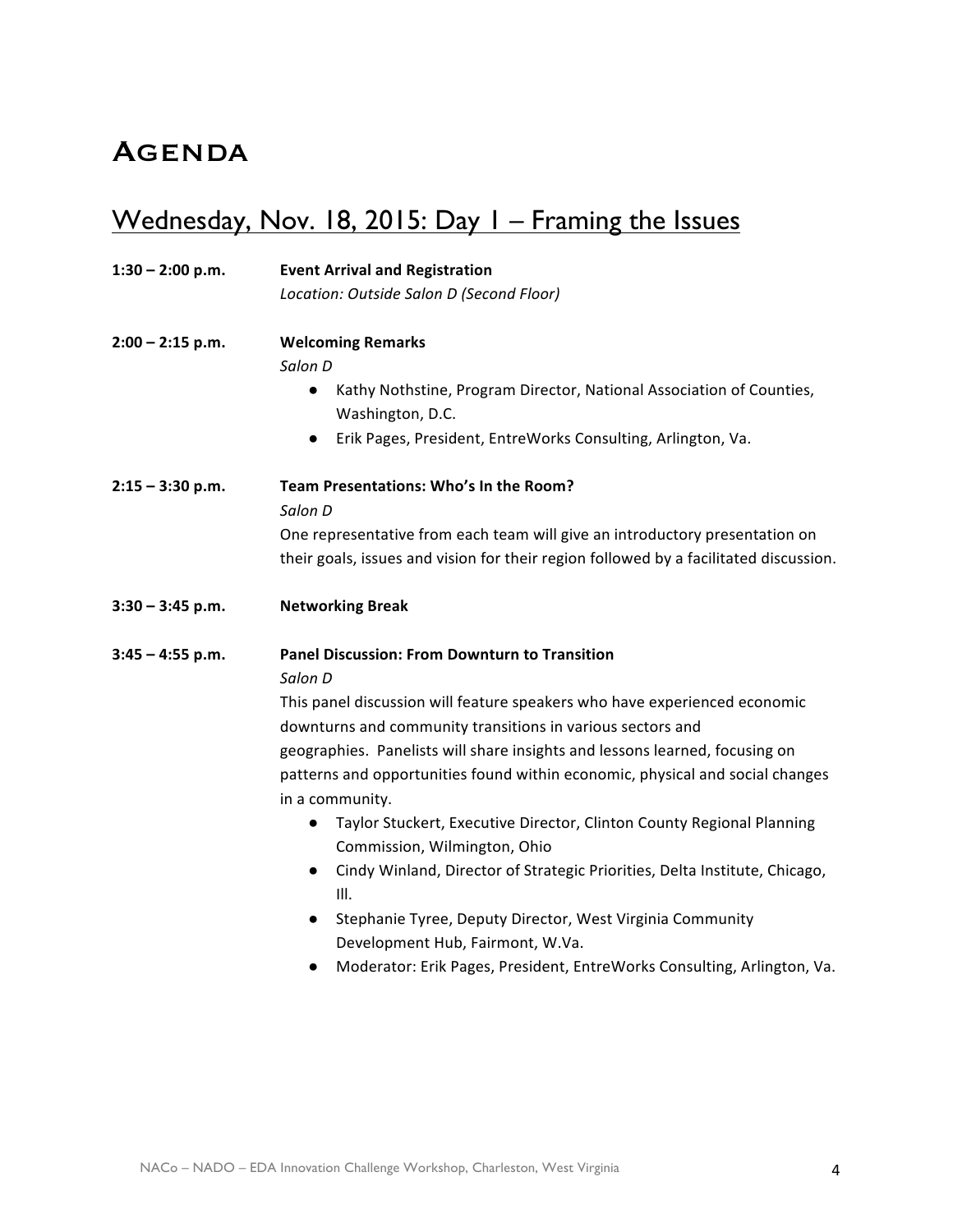| 4:55 – 5:00 p.m. | Wrap-up of Day 1                                               |
|------------------|----------------------------------------------------------------|
|                  | • Erik Pages, President, EntreWorks Consulting, Arlington, Va. |
|                  |                                                                |

**5:00 – 6:30 p.m. Networking Reception**  *Salon A & B (Second Floor)* Light appetizers will be available along with a cash bar.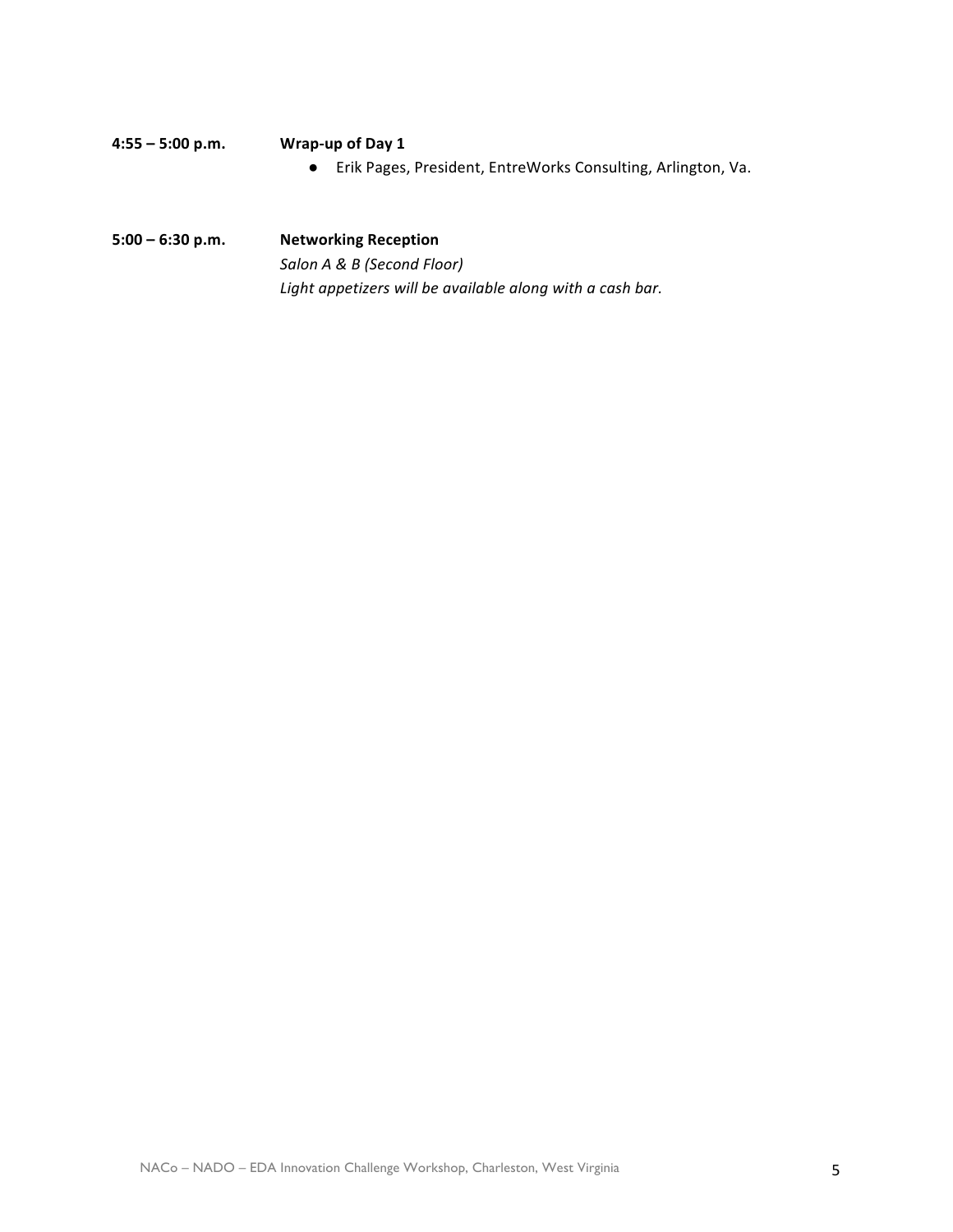## Thursday, Nov 19, 2015: Day 2 – Exploring the Solutions

#### 8:00 - 8:30 a.m. Networking Breakfast

*Salon D*

**8:30 – 9:00 a.m. Opening Plenary: Partnerships and Resources to Root the Transition** This plenary will help teams think through the changing economic landscape of rural America, and identify innovative partnerships and resources to assist with implementing their goals for transitioning economies.

- Chuck Fluharty, Founder and Vice President for Policy Programs, Rural Policy Research Institute, Iowa City, Iowa
- Moderator: Erik Pages, President, EntreWorks Consulting, Arlington, Va.

9:00 – 9:45 a.m. **Exploring Data and Tools: Concurrent Sessions** 

#### **Exploring Economic Diversification Data Tools**

This session will highlight data and tools that teams can use to develop, visualize and communicate economic diversification strategies. *Salon D*

● Brian Kelsey, Economic Development Consultant, National Association of Development Organizations (NADO), Washington, D.C.

#### **Exploring Workforce Development Tools**

This session will highlight data and tools that teams can use to develop, visualize and communicate adult education and workforce development strategies. 

*Salon E*

- Joel Simon, Vice President for Workforce and Economic Development, Council for Adult and Experiential Learning, Chicago, Ill.
- **9:45 – 10:00 a.m. Networking Break**

#### **10:00 – 11:15 a.m. Team Exercise #1: Identifying Goals**

*Salon D*

Teams will meet privately to start discussing top priorities for economic diversification-related goals. Use the questions provided in your discussion packets to discuss goals, key players and related activities or projects as a group. Assign someone on the team to serve as a note taker.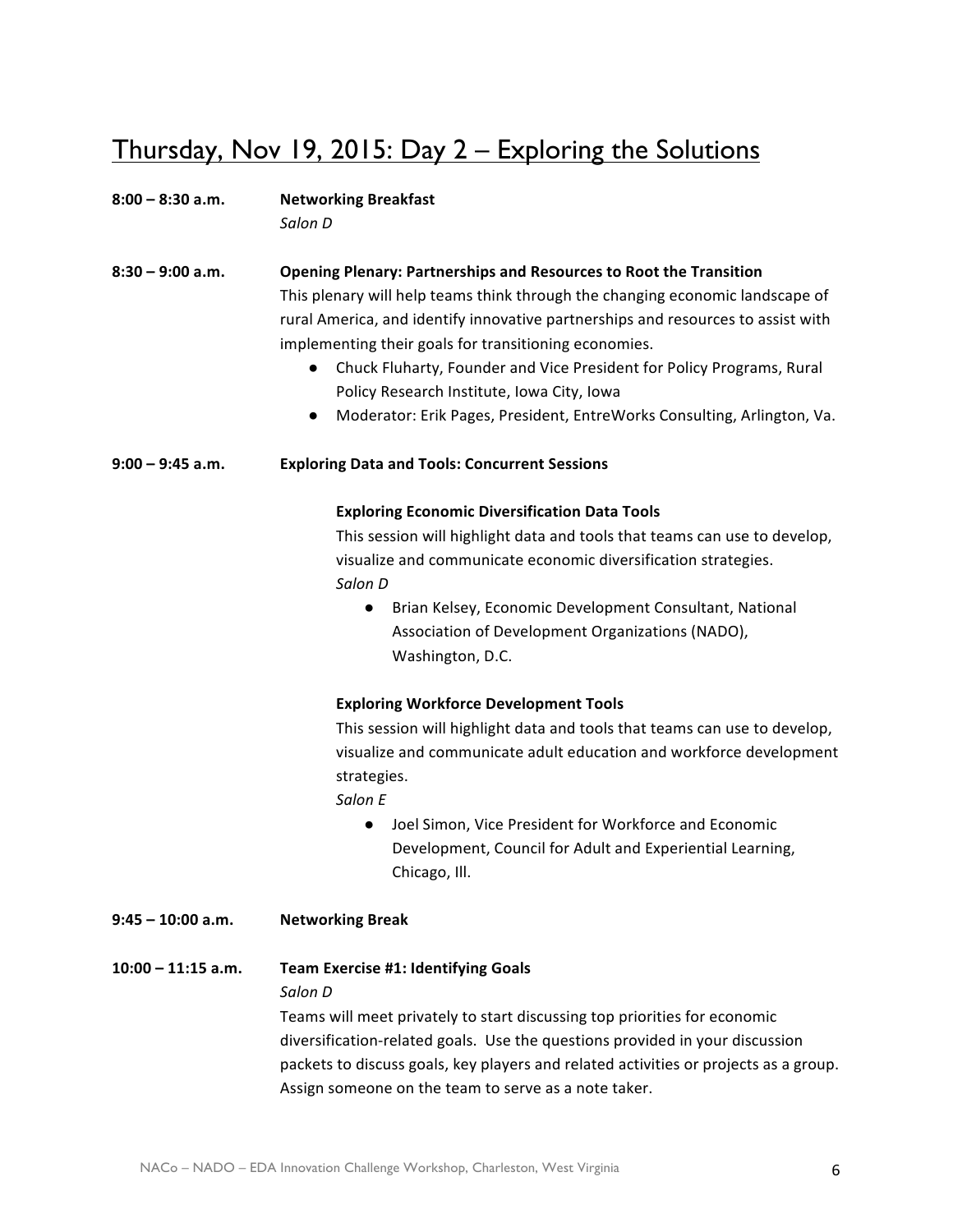#### **11:15 a.m. - 12:15 p.m. Economic Diversification Strategies: Concurrent Sessions (Round 1)**

Team members will split up to attend one of three concurrent sessions in topic areas related to economic diversification strategies. A subject matter expert will lead each session and facilitate small group discussion.

#### **Session 1: Workforce Development, Education and Training**

#### *Salon E*

**Session Leader:** Joel Simon, Vice President for Workforce and Economic Development, Council for Adult and Experiential Learning, Chicago, Ill.

#### **Session 2: Brownfields and Site Redevelopment**

*Salon D*

**Session Leader: Patrick Kirby, Director, Northern West Virginia Brownfields** Assistance Center, Morgantown, W.Va.

#### **Session 3: Advanced Manufacturing Sector Development**

*Salon F*

**Session Leader:** Petra Mitchell, President and CEO, Catalyst Connection, Pittsburgh, Pa.

### **12:15** – 1:30 p.m. Luncheon Keynote: Building Communities that Create Prosperity and **Opportunity**

#### *Salon D*

Asset-based economic development strategies are rooted in mutually supportive regional relationships to grow local businesses and create local jobs. This session will introduce an approach to economic development that engages a wide range of partners and invests in local assets to strengthen local economies. The discussion will include a case study illustrating how these principles have created a robust regional agriculture sector rooted in local people, places and firms.

- Leslie Schaller, Director of Programs, Appalachian Center for Economic Networks (AceNET), Athens, Ohio
- Moderator: Kathy Nothstine, Program Director, National Association of Counties, Washington, D.C.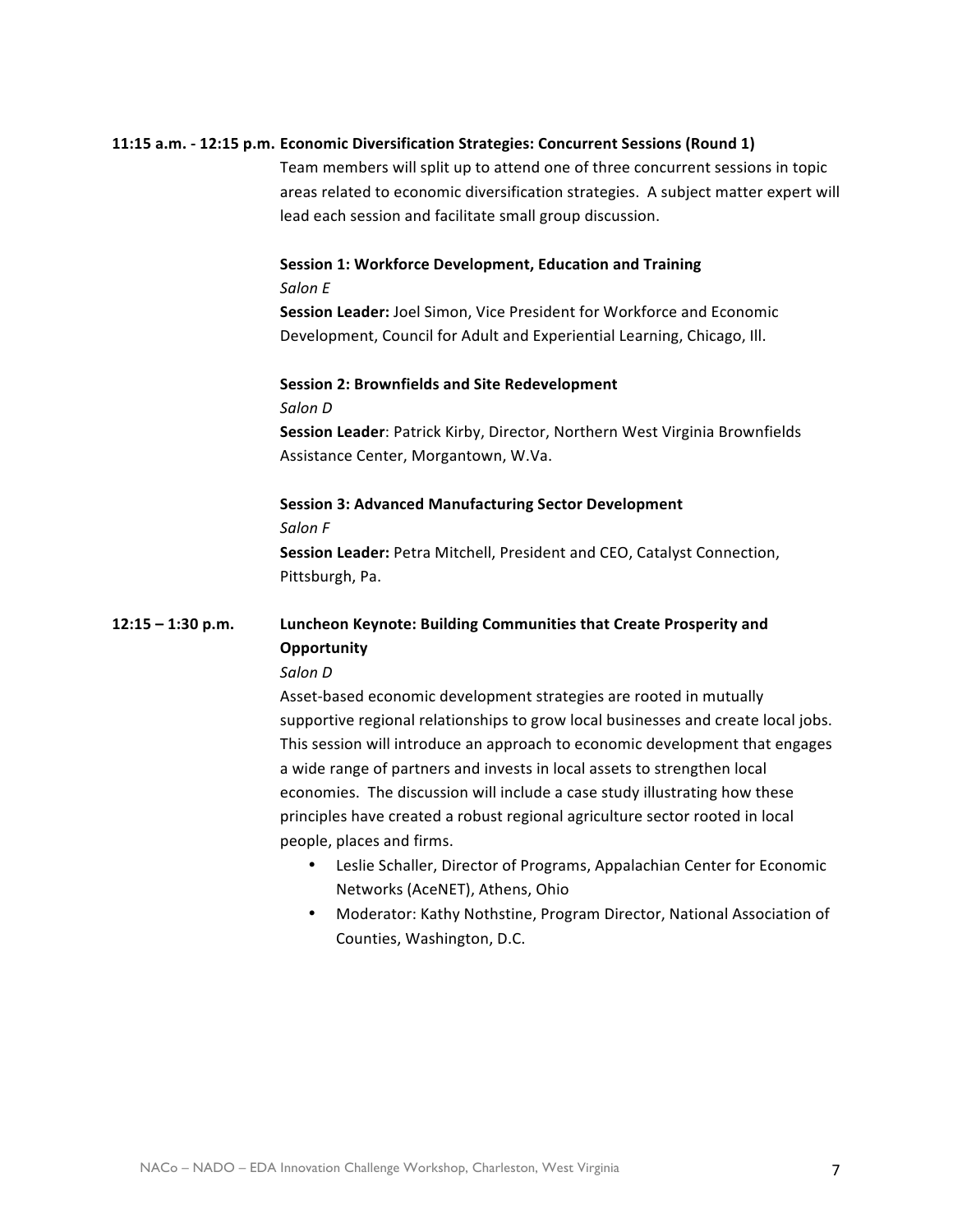| $1:30 - 2:30$ p.m. | <b>Economic Diversification Strategies: Concurrent Sessions (Round 2)</b>                                      |
|--------------------|----------------------------------------------------------------------------------------------------------------|
|                    | Team members will split up to attend one of three concurrent sessions in topic                                 |
|                    | areas related to economic diversification strategies. A topic area expert will                                 |
|                    | lead each session and facilitate small group discussion.                                                       |
|                    | Session 1: Entrepreneurship and Small Business Development                                                     |
|                    | Salon E                                                                                                        |
|                    | Session Leader: Erik Pages, President, EntreWorks Consulting                                                   |
|                    | <b>Session 2: Broadband Development</b>                                                                        |
|                    | Salon D                                                                                                        |
|                    | Session Leader: Gale Given, Chief Technology Officer, West Virginia Office of<br>Technology, Charleston, W.Va. |
|                    | Session 3: Transportation and Infrastructure Connections<br>Salon F                                            |
|                    | Session Leader: Scott Hercik, Transportation and Trade Advisor, Appalachian                                    |
|                    | Regional Commission, Washington, D.C.                                                                          |
| 2:30 - 3:30 p.m.   | Team Exercise #2: Developing Strategies                                                                        |
|                    | Salon D                                                                                                        |
|                    | Use this time with your team to share highlights from the concurrent sessions                                  |
|                    | and incorporate new ideas to strengthen your team's goals and strategies.                                      |
|                    | Follow the discussion questions in your packet to guide the conversation. You                                  |
|                    | can also begin filling out the 'Implementation Roadmap', found at the end of the                               |
|                    | packet and on the provided PowerPoint template, which all teams will be                                        |
|                    | presenting on Friday.                                                                                          |
| $3:30 - 3:45$ p.m. | <b>Networking Break</b>                                                                                        |
| $3:45 - 4:45$ p.m. | <b>Team Report-outs: Tracking the Progress</b>                                                                 |
|                    | Salon D                                                                                                        |
|                    | Each team will provide highlights of lessons learned from Day 2.                                               |
| $4:45 - 5:00$ p.m. | Wrap-up of Day 2                                                                                               |
|                    | Erik Pages, President, EntreWorks Consulting                                                                   |
| 5:00 p.m.          | <b>Adjourn</b>                                                                                                 |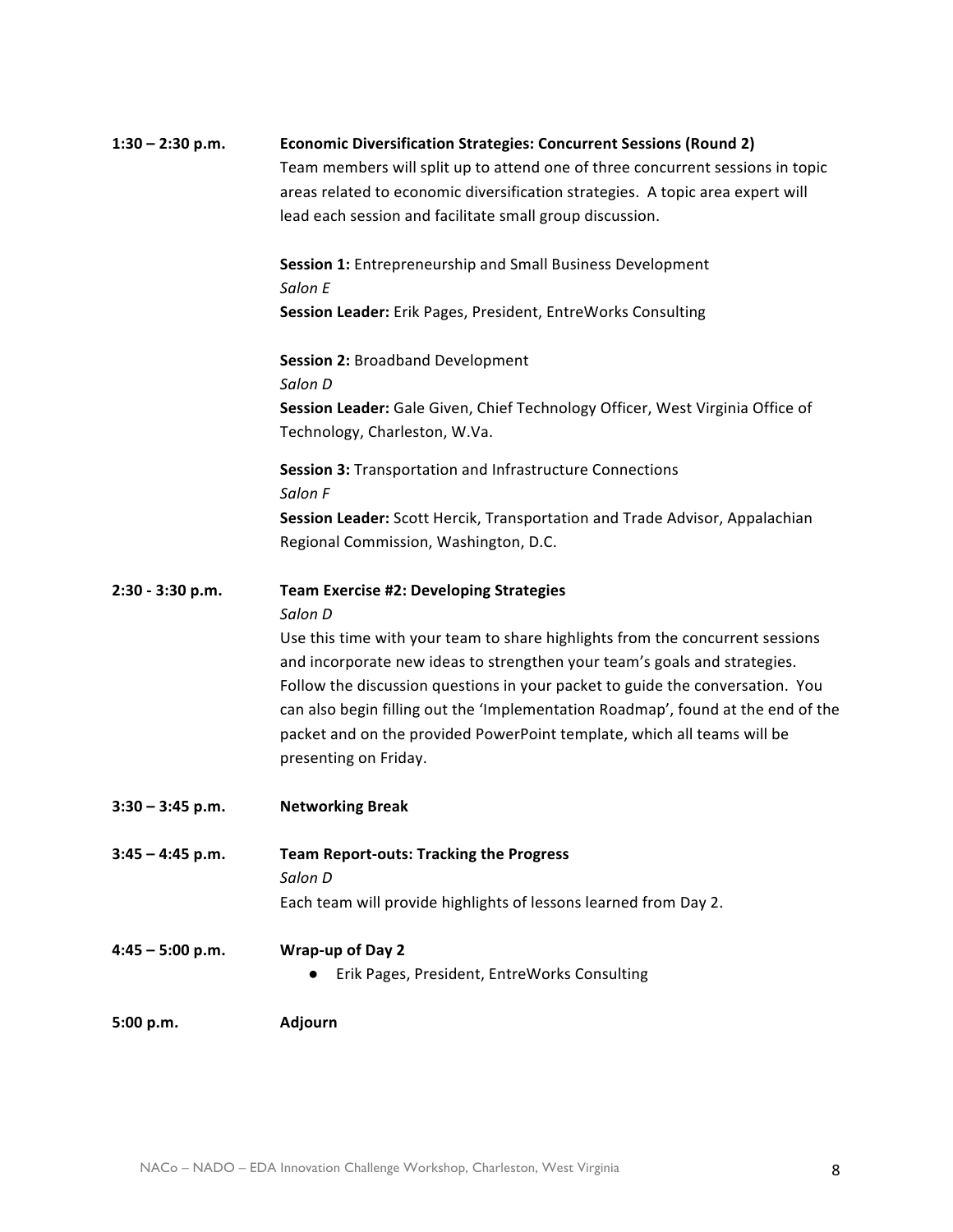# Friday, Nov. 20, 2015: Day 3 - Strategy & Commitments

| $7:45 - 8:00$ a.m.  | <b>Networking Breakfast</b><br>Salon D                                                                                                                                                                                                                                                                                                                                                                                                                                                                                                                                                                                                                                |
|---------------------|-----------------------------------------------------------------------------------------------------------------------------------------------------------------------------------------------------------------------------------------------------------------------------------------------------------------------------------------------------------------------------------------------------------------------------------------------------------------------------------------------------------------------------------------------------------------------------------------------------------------------------------------------------------------------|
| $8:00 - 8:30$ a.m.  | U.S. Economic Development Administration (EDA) Update<br>Learn about ways that EDA, the White House and other federal agencies are<br>partnering to support places undergoing economic transitions.<br>Doug Lynott, POWER Program Manager, U.S. Economic Development<br>Administration, Washington, D.C.                                                                                                                                                                                                                                                                                                                                                              |
| $8:30 - 9:30$ a.m.  | Panel Discussion: Regional Partnerships to Implement a Vision<br>Salon D<br>This session will highlight how rural regions have engaged diverse support<br>partners to create a lasting vision for the future, and how they are applying<br>place-based strategies to make those visions reality.<br>Cheryal Lee Hills, Executive Director, Region Five Development<br>$\bullet$<br>Commission, Staples, Minn.<br>Dan Frank, Senior Program Manager, Initiative Foundation, Little Falls,<br>$\bullet$<br>Minn.<br>Moderator: Brett Schwartz, Program Manager, National Association of<br>$\bullet$<br>Development Organizations Research Foundation, Washington, D.C. |
| $9:30 - 11:00$ a.m. | <b>Team Exercise #3: Implementation Mapping</b><br>Take this time with your team to complete your 'Implementation Roadmap'<br>(using the provided PowerPoint template). Assign one team member to present<br>the team's completed Implementation Roadmap to the larger group.                                                                                                                                                                                                                                                                                                                                                                                         |
| 11:00 - 11:45 a.m.  | Team Reports - Round 1<br>Four teams will overview their implementable actions followed by a facilitated<br>discussion of major themes and takeaways.                                                                                                                                                                                                                                                                                                                                                                                                                                                                                                                 |
|                     | 11:45 a.m. - 12:00 p.m. Break and Pick Up Lunch                                                                                                                                                                                                                                                                                                                                                                                                                                                                                                                                                                                                                       |
| 12:00 - 12:45 p.m.  | Team Reports - Round 2<br>Over lunch, the remaining four teams will overview their implementable actions<br>followed by a facilitated discussion of major themes and takeaways.                                                                                                                                                                                                                                                                                                                                                                                                                                                                                       |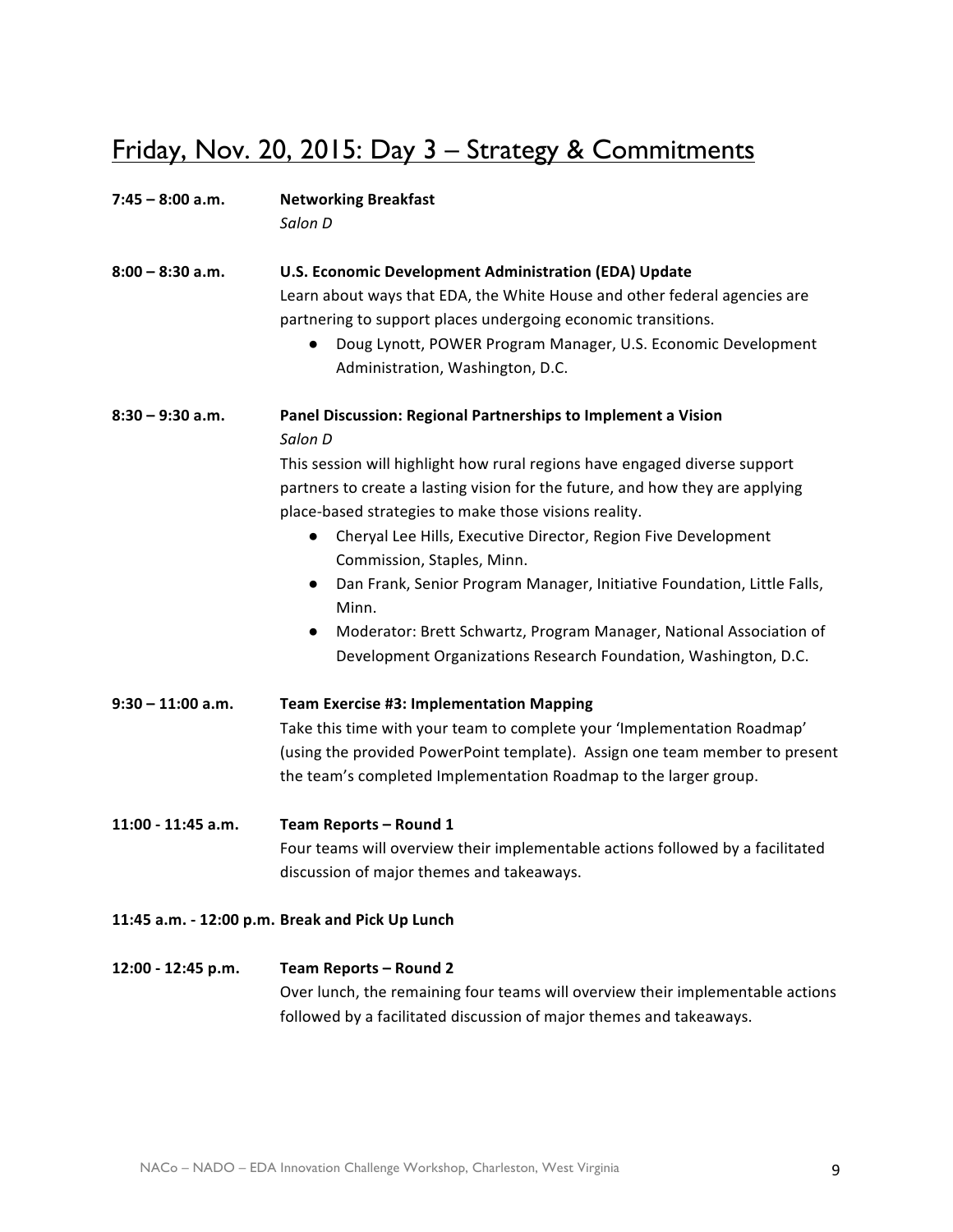## 12:45 - 1:00 p.m. Final Lessons and Next Steps ● Erik Pages, President, EntreWorks Consulting, Arlington, Va.

**1:00 p.m. Workshop Adjourns**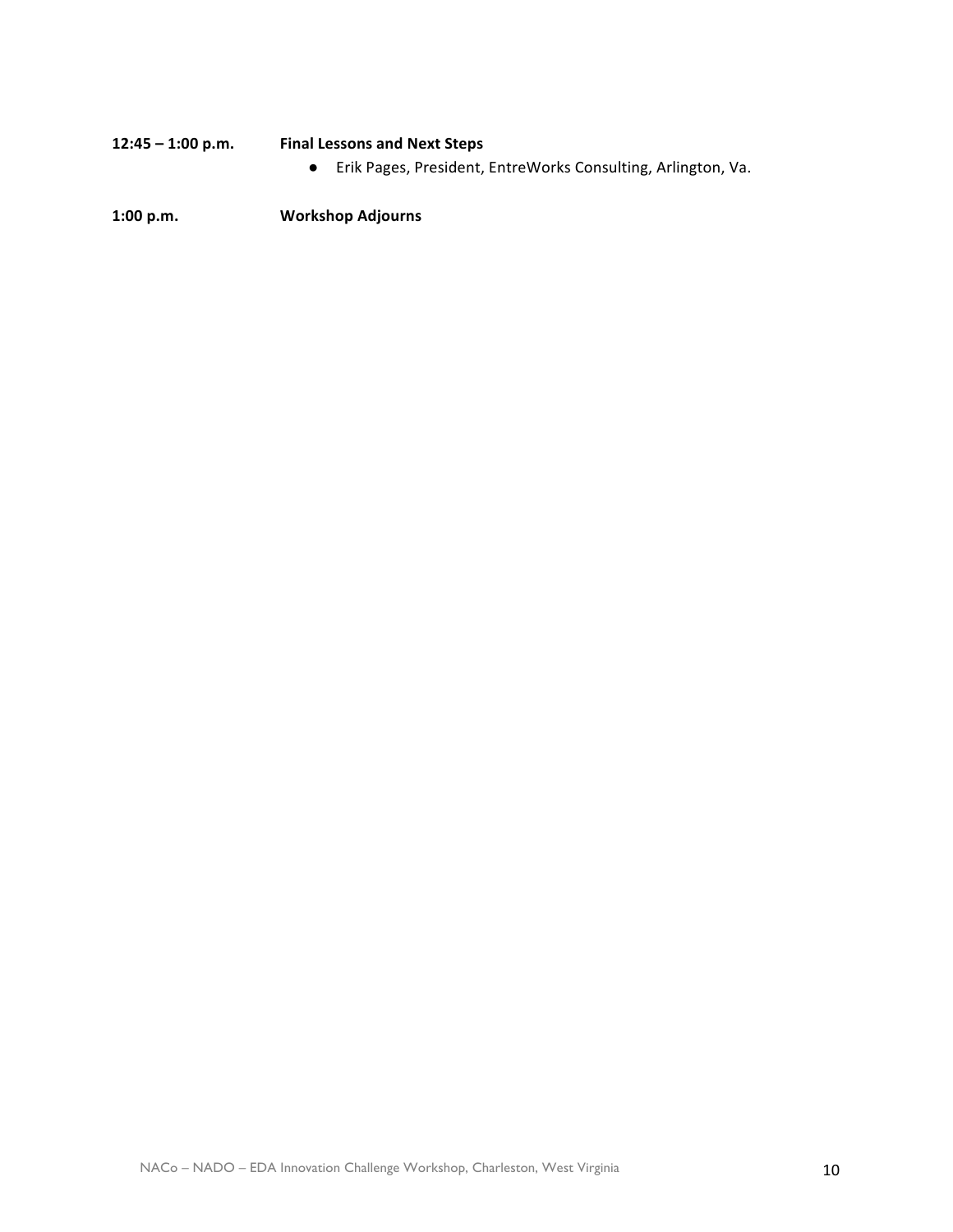# Event Participants

#### **Southeast Michigan Council of Governments (representing Monroe County and Wayne County)**

| Dave       | Davison | Mayor                                  | City of Luna Pier                                   | Luna Pier | MI | ddavison@cityoflunapier.com | 734-848-4206 |
|------------|---------|----------------------------------------|-----------------------------------------------------|-----------|----|-----------------------------|--------------|
| Stacy      | Grimes  | Councilman                             | City of Luna Pier                                   | Luna Pier | MI | grimes stacy@yahoo.com      | 734-243-1225 |
| James      | Wagner  | City Administrator                     | City of Trenton                                     | Trenton   | MI | jwagner@trenton-mi.com      | 734-675-6500 |
| Paula      | Boase   | Director of<br>Economic<br>Development | <b>Downriver Community</b><br>Conference            | Southgate | MI | paula.boase@dccwf.org       | 734-362-3477 |
| <b>Tim</b> | Lake    | President & CEO                        | <b>Monroe County Business</b><br>Development Corp.  | Monroe    | MI | tlake@monroecountyBDC.org   | 734-241-8081 |
| Gary       | Wilmoth | Commissioner                           | Monroe County                                       | Monroe    | MI | gwilmothdist7@gmail.com     | 419-360-5105 |
| Kevin      | Johnson | Planner                                | Southeast Michigan<br><b>Council of Governments</b> | Detroit   | MI | johnson@semcog.org          | 313-324-3353 |

#### West Michigan Shoreline Regional Development Commission (representing Muskegon County)

| Cathy    | Brubaker-<br>Clarke | Community &<br>Economic<br>Development<br>Director | City of Muskegon                                                     | Muskegon | MI | cathy.brubaker-<br>clarke@shorelinecity.com | 231-724-6702 |
|----------|---------------------|----------------------------------------------------|----------------------------------------------------------------------|----------|----|---------------------------------------------|--------------|
| Dennis   | Marvin              | Community<br>Engagement<br>Manager                 | <b>Consumers Energy</b>                                              | Muskegon | MI | dennis.marvin@cmsenergy.com                 | 517-788-0318 |
| Keith    | Welcher             | Decommissioning<br>Program Manager                 | <b>Consumers Energy</b>                                              | Muskegon | MI | keith.welcher@cmsenergy.com                 | 517-788-1429 |
| Ed       | Garner              | President & CEO                                    | Muskegon Area First                                                  | Muskegon | MI | egarner@muskegonareafirst.org               | 231-724-3172 |
| Consuelo | Maxim-<br>Sparrow   | Grants<br>Coordinator                              | Muskegon County                                                      | Muskegon | MI | maximsparrowco@co.muskego<br>n.mi.us        | 231-670-5863 |
| Jonathan | Wilson              | Economic<br>Development<br>Coordinator             | Muskegon County                                                      | Muskegon | MI | wilsonjo@co.muskegon.mi.us                  | 231-724-8861 |
| Erin     | Kuhn                | <b>Executive Director</b>                          | West Michigan Shoreline<br><b>Regional Development</b><br>Commission | Muskegon | MI | ekuhn@wmsrdc.org                            | 231-722-7878 |

#### Northwest New Mexico Council of Governments (representing Cibola, McKinley and San Juan counties)

| Arvin  | Trujillo             | Governmental<br><b>Relations Manager</b> | Arizona Public Service-<br><b>Four Corners Power Plant</b>      | Farmington | <b>NM</b> | arvin.trujillo@aps.com     | 505-598-8205 |
|--------|----------------------|------------------------------------------|-----------------------------------------------------------------|------------|-----------|----------------------------|--------------|
| Eileen | Chavez<br>Yarborough | Executive Director                       | Cibola Communities<br>Economic Development<br><b>Foundation</b> | Grants     | <b>NM</b> | eileen@cibolaedc.com       | 505-287-6685 |
| Ray    | Hagerman             | CEO                                      | <b>Four Corners Economic</b><br>Development                     | Farmington | <b>NM</b> | rhagerman@4cornersed.com   | 505-566-3720 |
| David  | Hinkle               | Executive Director                       | Gallup Chamber of<br>Commerce                                   | Gallup     | <b>NM</b> | david@thegallupchamber.com | 505-722-2228 |
| Larry  | Hathaway             | Administrator                            | San Juan County                                                 | Aztec      | <b>NM</b> | lhathaway@sjcounty.net     | 505-598-9624 |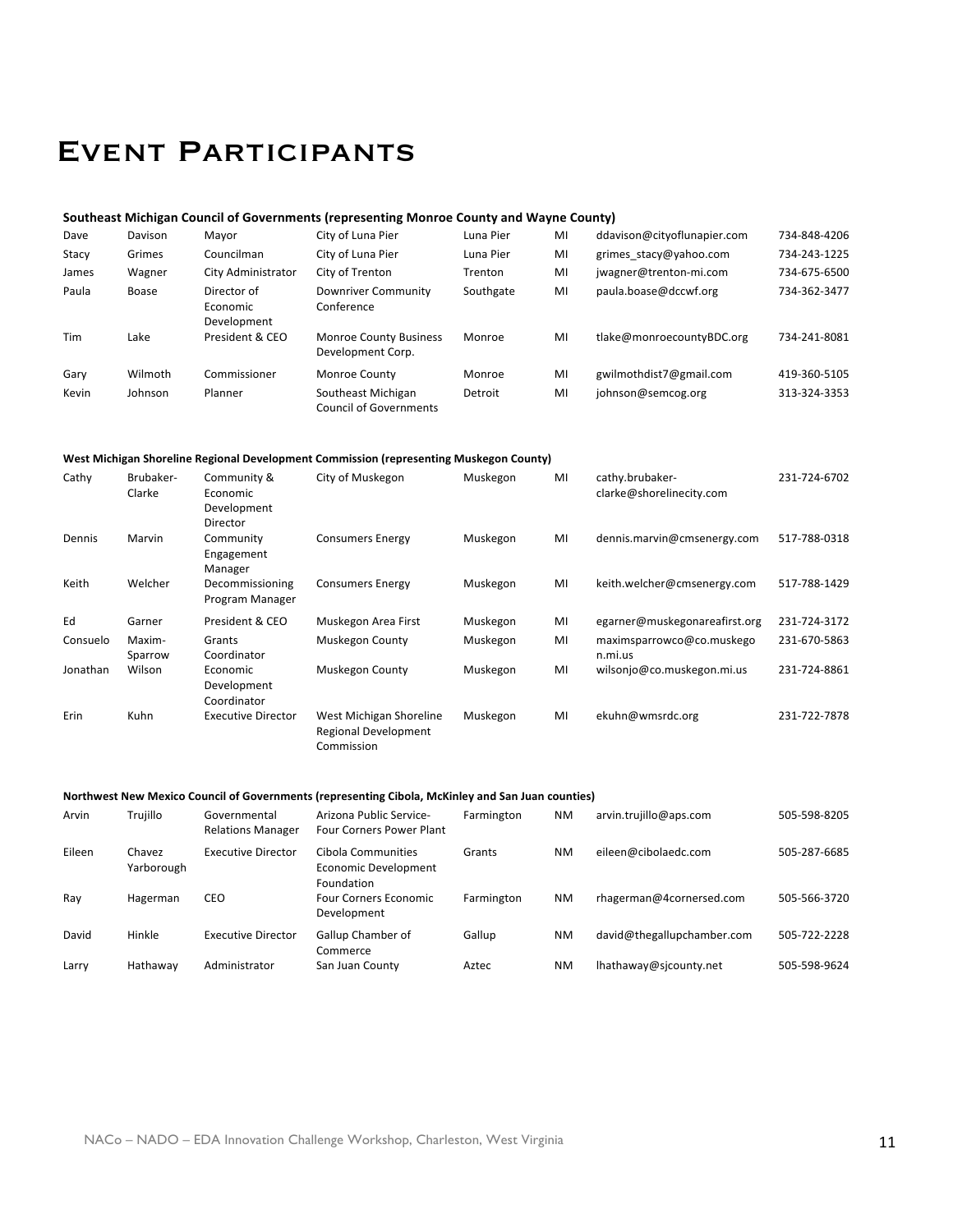|             | Armstrong County, Pa. |                                                     |                                                                       |                     |    |                                   |                   |
|-------------|-----------------------|-----------------------------------------------------|-----------------------------------------------------------------------|---------------------|----|-----------------------------------|-------------------|
| Richard     | Fink                  | Commissioner                                        | <b>Armstrong County</b>                                               | Kittanning          | PA | dkwhiteman@co.armstrong.pa.us     | 724-548-3215      |
| Mike        | Coonley               | Executive<br>Director                               | <b>Armstrong County</b><br>Department of Economic<br>Development      | Kittanning          | PA | mpcoonley@co.armstrong.pa.us      | 724-548-1500      |
| Kelly       | Kirsch                | Assistant<br>Coordinator,<br><b>Adult Education</b> | Lenape Tech                                                           | <b>Ford City</b>    | PA | kirskel@lenape.k12.pa.us          | 724-763-5916      |
| Lew         | Villotti              | Director of<br>Planning and<br>Development          | Southwestern Pennsylvania<br>Commission                               | Pittsburgh          | PA | lewvillotti@spcregion.org         | 412-391-5590 x302 |
| Fred        | Fornataro             | Executive<br>Director                               | Tri-County Workforce<br>Investment Board Inc.                         | <b>Butler</b>       | PA | tcwib@tricountywib.org            | 724 282-9341 x102 |
|             |                       |                                                     | New River Valley Regional Commission (representing Giles County, Va.) |                     |    |                                   |                   |
| <b>Nick</b> | Proctor               | <b>Outdoor Recreation</b><br>Specialist             | <b>Friends of Southwest</b><br>Virginia                               | Abingdon            | VA | nproctor@myswva.org               | 276-492-2412      |
| Jenny       | McCoy                 | <b>Executive Assistant</b>                          | <b>Giles County</b>                                                   | Pearisburg          | VA | jmccoy@gilescounty.org            | 540-921-2525      |
| John        | Ross                  | <b>County Planner</b>                               | <b>Giles County</b>                                                   | Pearisburg          | VA | jross@gilescounty.org             | 540-921-2525      |
| Patrick     | O'Brien               | <b>Regional Planner</b>                             | <b>New River Valley</b><br>Regional Commission                        | Radford             | VA | pobrien@nrvrc.org                 | 540-639-9313 x206 |
| Marty       | Holliday              | <b>Executive Director</b>                           | New River/Mount<br>Rogers Workforce<br>Development Board              | Radford             | VA | marty.holliday@nrmrwib.org        | 540-633-6764      |
|             | Kanawha County, W.Va. |                                                     |                                                                       |                     |    |                                   |                   |
| Justin      | Gaull                 | Vice President Economic<br>Development              | Charleston Area<br>Alliance                                           | Charleston          | WV | JGaull@charlestonareaalliance.org | 304-340-4253      |
| Andrew      | Gunnoe                | <b>Deputy County Manager</b>                        | Kanawha County<br>Commission                                          | Charleston          | WV | andrewgunnoe@kanawha.us           | 304-357-0126      |
| Colt        | Sandoro               | <b>Deputy Planning Director</b>                     | Kanawha County<br><b>Planning Commission</b>                          | Charleston          | WV | coltsandoro@kanawha.us            | 304-357-4664      |
| Terry       | Martin                | <b>Project Coordinator</b>                          | Regional<br>Intergovernmental<br>Council                              | South<br>Charleston | WV | terrymartin@wvregion3.org         | 304-744-4258      |
| S.K.        | Miller                | <b>Executive Director</b>                           | <b>WV Workforce</b><br>Investment Board,<br><b>Region III</b>         | Charleston          | WV | skmiller@region3wibkc.org         | 304-344-5760      |
| D. Anne     | Cavalier              | <b>Business Development</b><br>Consultant           |                                                                       | Smithers            | WV | acavalier48@gmail.com             | 304-553-2012      |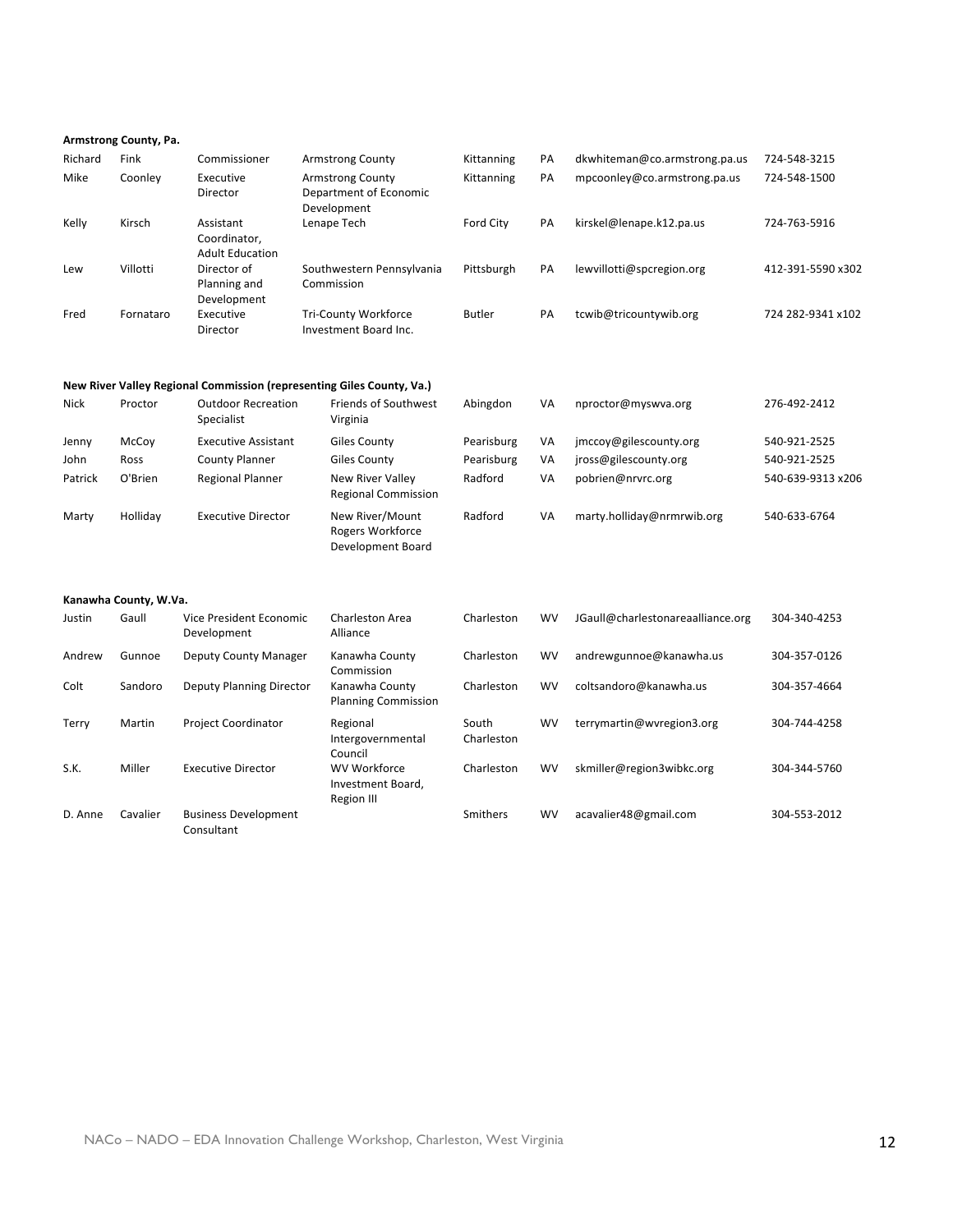#### **Mason County, W.Va.**

| Carla       | King    | <b>School Counselor</b>      | <b>Mason County Career</b><br>Center         | Point Pleasant        | <b>WV</b> | cking@k12.wv.us          | 304-675-3039 |
|-------------|---------|------------------------------|----------------------------------------------|-----------------------|-----------|--------------------------|--------------|
| <b>Rick</b> | Handley | Commissioner                 | <b>Mason County Commission</b>               | Point Pleasant        | <b>WV</b> | rhandley35@yahoo.com     | 304-593-6308 |
| Bryan       | Stepp   | President                    | <b>Mason County</b><br>Development           | <b>Point Pleasant</b> | <b>WV</b> | bfstepp@ovbc.com         | 304-675-0139 |
| M. Bruce    | Riffle  | <b>Board Member</b>          | <b>Mason County</b><br>Development Authority | Leon                  | <b>WV</b> | martinbriff@aol.com      | 304-593-9989 |
| Kathy       | Elliott | Sr. Project<br>Administrator | Region II Planning &<br>Development Council  | Huntington            | <b>WV</b> | kelliott@region2pdc.org  | 304-529-3357 |
| Charles     | Yonker  | Mayor                        | Town of New Haven                            | New Haven             | WV        | cyonkerracing@yonker.com | 304-882-3203 |

#### New River Gorge Regional Development Authority (representing Fayette, Nicholas, Raleigh and Summers counties, W.Va.)

| Kelly Jo | Drey           | Resource<br>Coordinator                                    | <b>Fayette County</b>                             | Fayetteville | WV        | kelly.j.drey@wv.gov        | 304-574-4258 |
|----------|----------------|------------------------------------------------------------|---------------------------------------------------|--------------|-----------|----------------------------|--------------|
| Richard  | <b>Bullins</b> | Marketing                                                  | National Coal Heritage Area                       | Oak Hill     | <b>WV</b> | rbullins@gmail.com         | 304-248-8595 |
| Joe      | <b>Brouse</b>  | Manager<br>Director of<br><b>Business</b><br>Retention and | New River Gorge Regional<br>Development Authority | Becklev      | <b>WV</b> | jbrouse@nrgrda.org         | 304-254-8115 |
| Robin    | Morgan         | Expansion<br><b>Business Services</b><br>Manager           | <b>R1 Workforce Development</b><br>Board          | Becklev      | <b>WV</b> | ramorgan@r1workforcewv.org | 304-255-3932 |
| Byrd     | White          | Commissioner                                               | Raleigh County                                    | Becklev      | <b>WV</b> | bwhite@red2blackwv.com     | 303-763-5352 |
| John     | Tuggle         | Executive<br>Director                                      | Region 4 Planning and<br>Development Council      | Summersville | <b>WV</b> | jtuggle@reg4wv.org         | 304-872-4970 |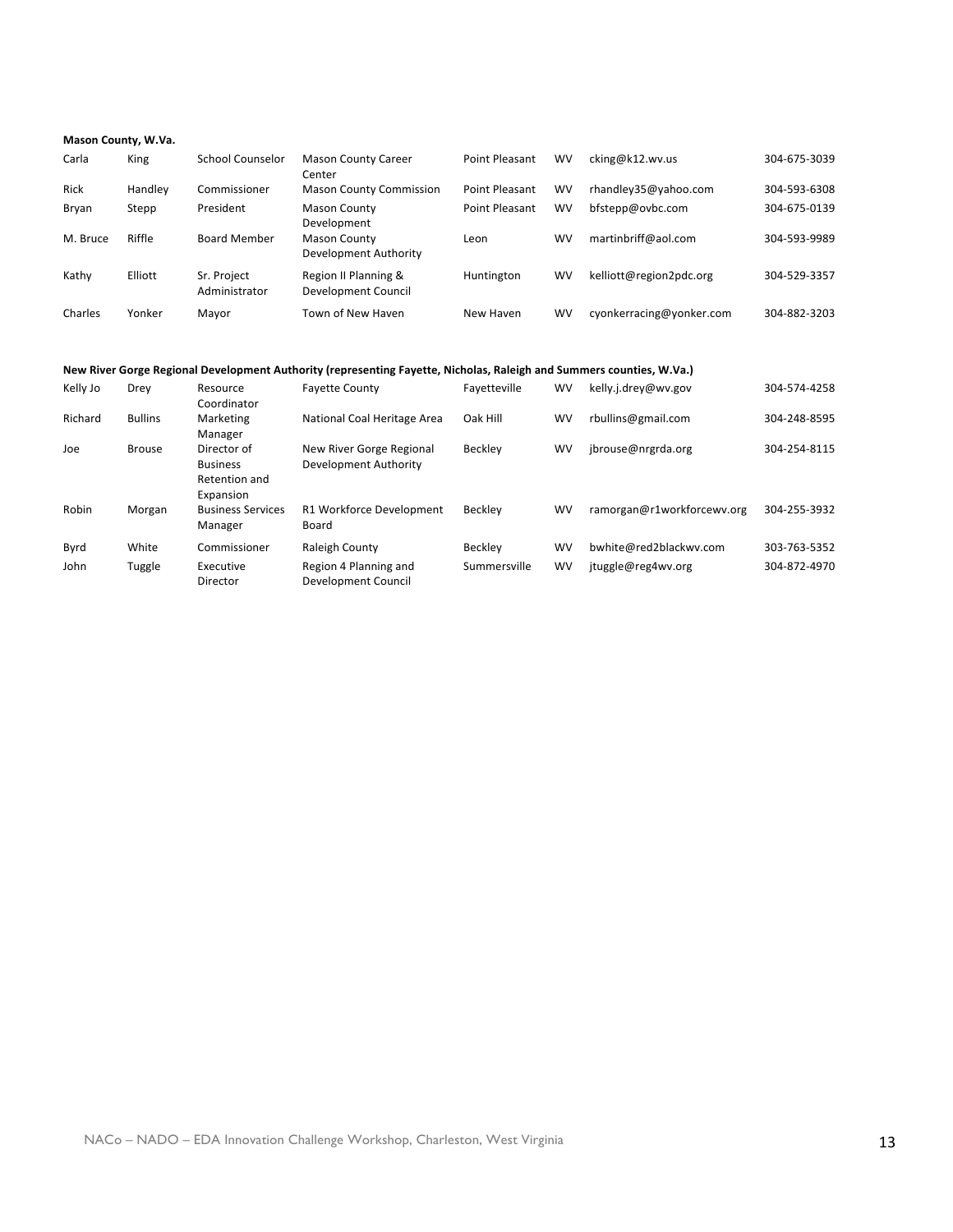|                | <b>Speakers, Staff and Guests</b> |                                                                |                                                                   |                |           |                                  |                   |
|----------------|-----------------------------------|----------------------------------------------------------------|-------------------------------------------------------------------|----------------|-----------|----------------------------------|-------------------|
| Chuck          | Fluharty                          | President and CEO                                              | Rural Policy Research<br>Institute                                | Iowa City      | IA        | cfluharty@rupri.org              | 319-384-3825      |
| Dan            | Frank                             | Senior Program<br>Manager                                      | Initiative Foundation                                             | Little Falls   | MN        | dfrank@ifound.org                | 218-820-1094      |
| Gale           | Given                             | Chief Technology<br>Officer                                    | West Virginia Office of<br>Technology                             | Charleston     | <b>WV</b> | Gale.Y.Given@wv.gov              | 304-558-8101      |
| Patricia       | Hamilton                          | <b>Executive Director</b>                                      | WV Association of<br>Counties                                     | Charleston     | <b>WV</b> | Patti@wvaco.org                  | 304-346-0591      |
| Scott          | Hercik                            | Transportation and<br><b>Trade Advisor</b>                     | Appalachian Regional<br>Commission                                | Washington     | DC        | shercik@arc.gov                  | 202-884-7717      |
| Cheryal<br>Lee | Hills                             | <b>Executive Director</b>                                      | Region Five Development<br>Commission                             | <b>Staples</b> | ΜN        | chills@regionfive.org            | 218-894-3233      |
| Brian          | Kelsey                            | Economic<br>Development<br>Consultant                          | National Association of<br>Development<br>Organizations           | Washington     | DC        | brian@civicanalytics.com         | 512-731-7851      |
| Patrick        | Kirby                             | Director                                                       | Northern West Virginia<br><b>Brownfields Assistance</b><br>Center | Morgantown     | <b>WV</b> | Patrick.Kirby@mail.wvu.edu       | 304-293-6984      |
| Doug           | Lynott                            | <b>POWER Program</b><br>Manager                                | U.S. Economic<br>Development<br>Administration                    | Washington     | DC        | dlynott@eda.gov                  | 202-482-5549      |
| Petra          | Mitchell                          | President and CEO                                              | <b>Catalyst Connection</b>                                        | Pittsburgh     | PA        | pmitchell@catalystconnection.org | 412-918-4300      |
| Jenna          | Moran                             | Program Manager                                                | National Association of<br>Counties                               | Washington     | DC        | jmoran@naco.org                  | 713-501-3242      |
| Jack           | Morgan                            | Program Manager                                                | National Association of<br>Counties                               | Washington     | DC        | jmorgan@naco.org                 | 276-791-9687      |
| Kathy          | Nothstine                         | Program Director                                               | National Association of<br>Counties                               | Washington     | DC        | knothstine@naco.org              | 202-714-8245      |
| Erik           | Pages                             | President                                                      | <b>EntreWorks Consulting</b>                                      | Arlington      | VA        | epages@entreworks.net            | 703-237-2506      |
| Vivian         | Parsons                           | <b>Executive Director</b>                                      | <b>County Commissioners'</b><br><b>Association WV</b>             | Charleston     | <b>WV</b> | vivian@ccawv.org                 | 304-345-4639      |
| Lisa           | Schaefer                          | Director of<br>Government<br>Relations                         | <b>County Commissioners</b><br>Association of<br>Pennsylvania     | Harrisburg     | PA        | lschaefer@pacounties.org         | 717-649-1541      |
| Leslie         | Schaller                          | Director of Programs                                           | Appalachian Center for<br><b>Economic Networks</b>                | Athens         | OH        | leslies@acenetworks.org          | 740-592-3854 x115 |
| Brett          | Schwartz                          | Program Manager                                                | NADO Research<br>Foundation                                       | Washington     | DC        | bschwartz@nado.org               | 202-624-7806      |
| Joel           | Simon                             | Vice President for<br>Workforce and<br>Economic<br>Development | Council for Adult and<br><b>Experiential Learning</b>             | Chicago        | IL        | JSimon@cael.org                  | 312-499-2678      |
| Aaron          | Sporck                            | Director of Economic<br>Development                            | Senator Shelley Moore<br>Capito                                   | Charleston     | WV        | aaron sporck@capito.senate.gov   | 304-550-5825      |
| Taylor         | Stuckert                          | <b>Executive Director</b>                                      | <b>Clinton County Regional</b><br><b>Planning Commission</b>      | Wilmington     | OН        | taylor.stuckert@gmail.com        | 937-382-3582      |
| Charles        | Taylor                            | Senior Staff Writer,<br><b>County News</b>                     | National Association of<br>Counties                               | Washington     | DC        | ctaylor@naco.org                 | 202-942-4223      |
| Stephanie      | Tyree                             | Deputy Director                                                | West Virginia Community<br>Development Hub                        | Fairmont       | WV        | s.tyree@wvhub.org                | 304-360-2110      |
| Cindy          | Winland                           | Director of Strategic<br><b>Priorities</b>                     | Delta Institute                                                   | Chicago        | IL.       | cwinland@delta-institute.org     | 312-554-0900      |